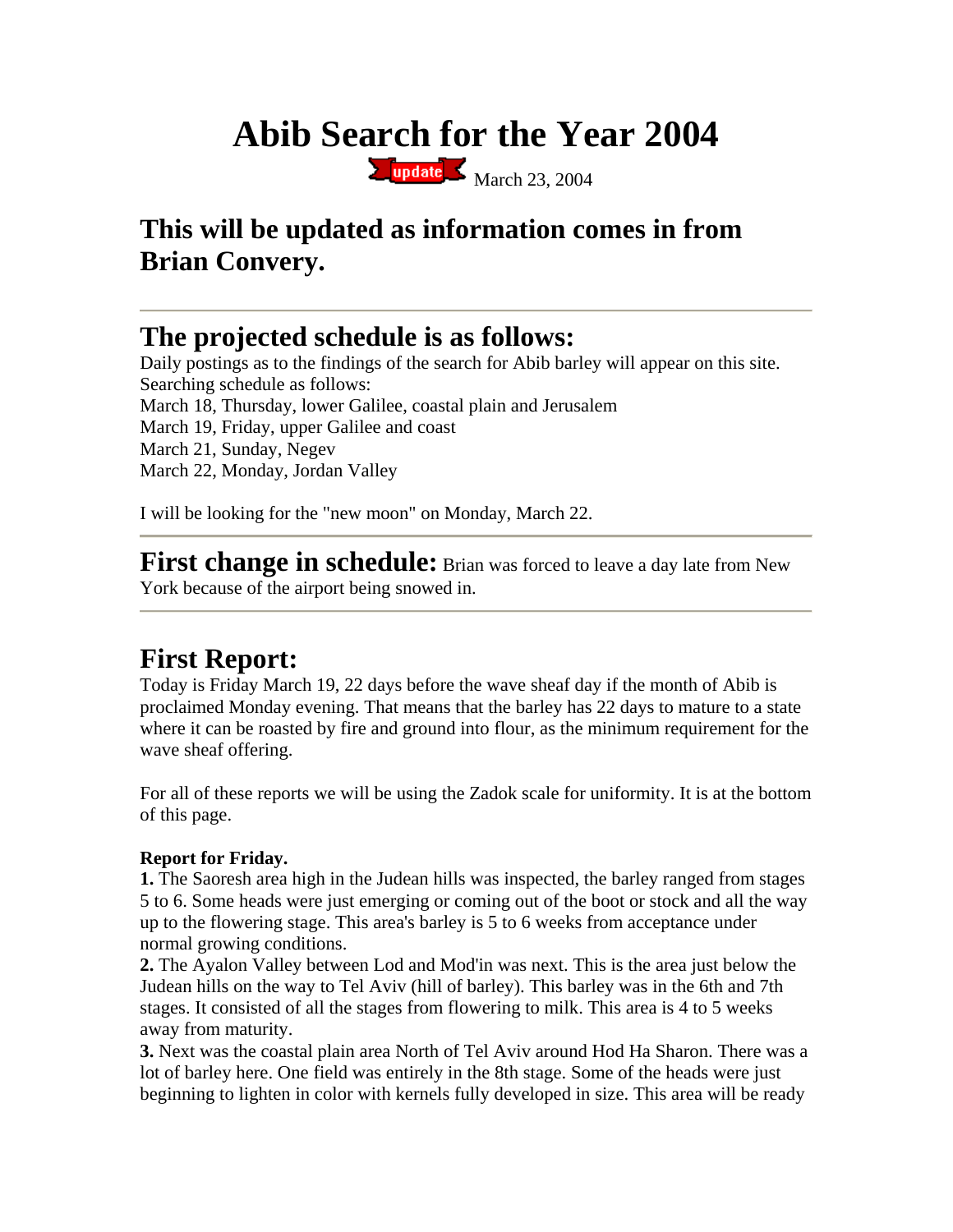prior to wave sheaf day.

**4.** The next area was also loaded with barley. This was further north along route 4, north and south of route 553. This is between Hadarim interchange and Yehuda. Once again all barley checked was in the 8th stage, lots of soft dough and hard dough. The heads of hard dough would break in two when separating a kernel from the head. This barley will easily be ready by wave sheaf day.

**5.** The next location was in the high altitude Jezreel Valley in the Gailee. Here barley was very abundant and to be found in all ranges from stages 5 through 7. It was especially abundant in the area of Megiddo along route 66. Most of this area will be ready in 4 to 6 weeks.

We can see why there is 7 weeks of barley harvest in Israel. The lower regions mature much more quickly than the higher regions. That is why the ancient records record Israel searching in the Gaza area for the first ripening fields. You can actually track the growth transitions by the inspections conducted today. The ministry of agriculture notes there are at least 6 climatic zones for growing in Israel. Imagine that! I am personally trying to distinguish these zones and their relevance to the maturing process of barley.

On Sunday I will be joining Nehemia and some of the local folks to inspect the fields in the Negev. Monday we will be in the Jordan Valley. Please pray for our success as to the will of God.

### **Second Report:**

#### **Sunday the 21st, inspection by Brian and 5 others.**

**1.** Our first inspection today took place near the Beit Shemesh junction just above the Ayalon Valley. This is at the base of the Judean Hills. The barley was in the beginning of the 8th stage. It should be ready in three weeks.

**2.** We next inspected a field near Komemivut junction on route 40 in the northern Negev. This patch of barley will be ready in a few days. It is in the hard dough stage right now. **3.** Our next inspection was between Kiryat Gat and Kama Junction. This barley will be ready in a week to 10 days easily.

**4.** We next visited the area around Ofakim which is a few miles from the Gaza. We inspected many fields and conducted four counts of random sampling here. In each count the barley was either majority aviv or past the minimum standards already.

Some of the fields in this area and south of it will not make it to harvest. They are stressed from the lack of moisture. There is a line that crosses the region like an imaginary curtain. On one side rain comes and on the other it doesn't, in some years. The transition zone is as small as one mile in width and is like visiting two different places.

Today's inspection combined with Friday's inspection confirm there will be no intercalated month this year. We will be in the Jordan Valley tomorrow and will return to witness the new moon at sunset.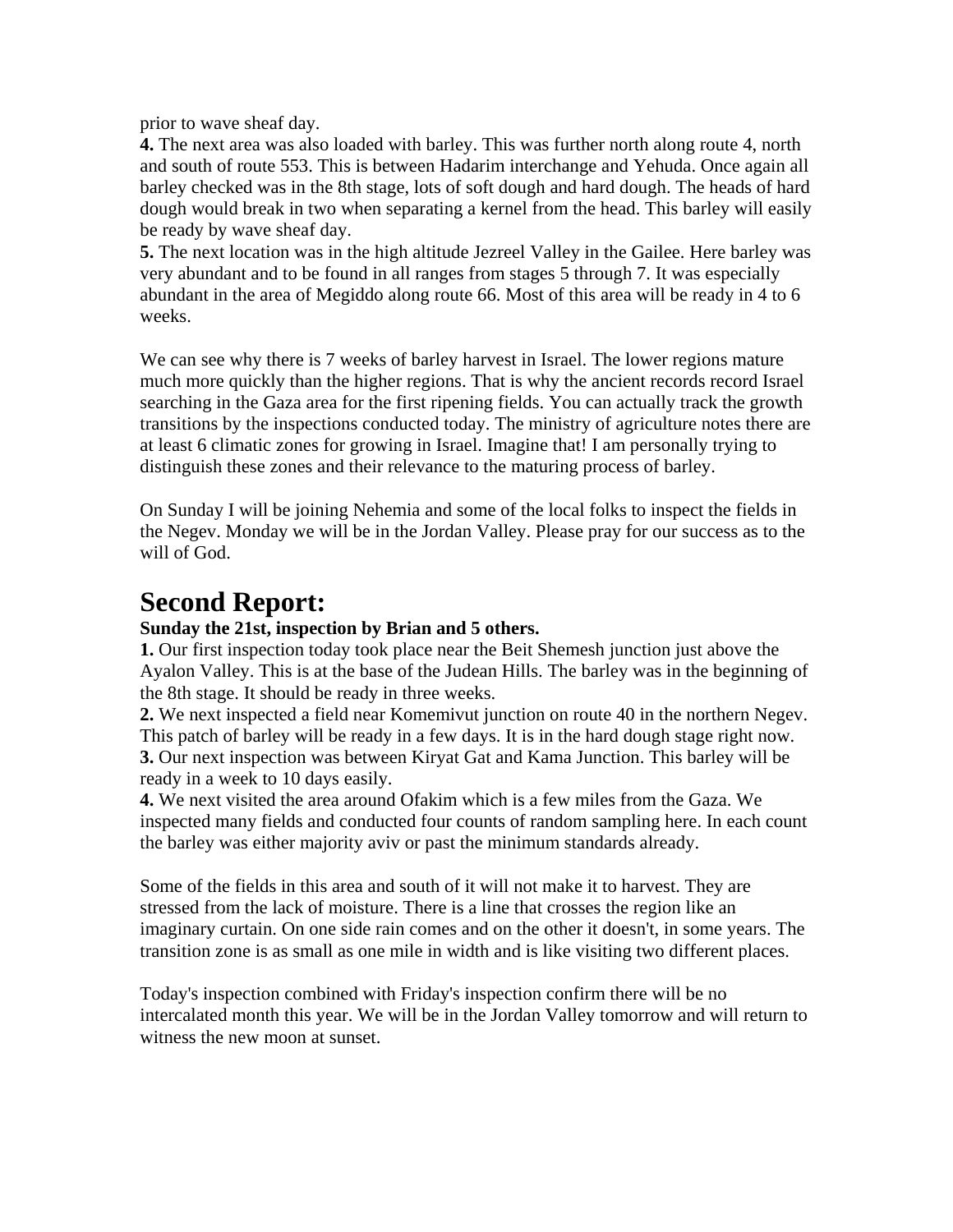# **Third Report:**

#### **Monday the 22nd**

**1.** Our first inspection was at the intersection of route 458 and route 1. Route 1 runs from Jerusalem eastward to the Dead Sea. Here we found barley in abib. The balance which was not in abib will be within a week. From here one can see the towers on Mt. Scopius and the Mt. of Olives. The distance between this barley and the Temple Mount would be approximately a 3 to 5 hour walk depending on the individual. This is the arid side of the Judean hills and barley grows well in its higher elevations. It also matures earlier than on the western side of the Judean hills.

**2.** Next we inspected areas in the Jordan Valley. We traveled north on route 90 which runs the length of the valley. At Fatsa'el Junction where route 505 connects to 90 we found abib once again. Usually there are large quantities at this location. Bedouins had moved in earlier in the year and their sheep, goats and camels ate almost everything in site.

**3.** Further north on 90 opposite the Jordanian village of Kuraime we found barley ready to harvest by ancient methods. This area is downhill from a village named Khemdat in Israel.

**4.** Next we swung north through the Jezreel Valley and down the coast to Tel Aviv. I wished to show the other folks the areas I had located on Friday for future inspections of early barley.

We then headed back to Jerusalem to prepare for the new moon sighting. With 2 hours to spare I decided to check several of my favorite locations around the temple mount. I had been told that other participants were going to check these earlier. To my delight I found barley in the 8th stage at the southeast area of the mount. This section will be ready before wave sheaf day. I journeyed over to the slopes below the Old City wall at their southwest area and found barley in a state of abib. It never hurts to double check!

#### Happy new year.

The dates for the early (spring) festivals are as posted on this site. Please remember that the dates for the later (fall) festivals are still tentative. We will not know for sure until the new moon is sighted over Jerusalem at the start of the seventh month. The Rabbinical calendar date for the Feast of Trumpets appears to be one day early by our calculations. That puts it starting on the last day of the sixth month. Which is a violation of the biblical law of appointed times. There is a very, very slim chance that it will be seen on that night. We need to wait and see.

Thank you for your prayers and to those of you who gave financial assistance. Both were and are appreciated and contribute greatly to the success of this important undertaking in service to the body of Christ. Both the spiritual and financial support you have given has benefitted many brethren as well as those who are afar off at this time.

The understanding of God's plan of salvation and the part the wave sheaf plays in that is so very important to those called by the Father to be betrothed to His Son. Thank you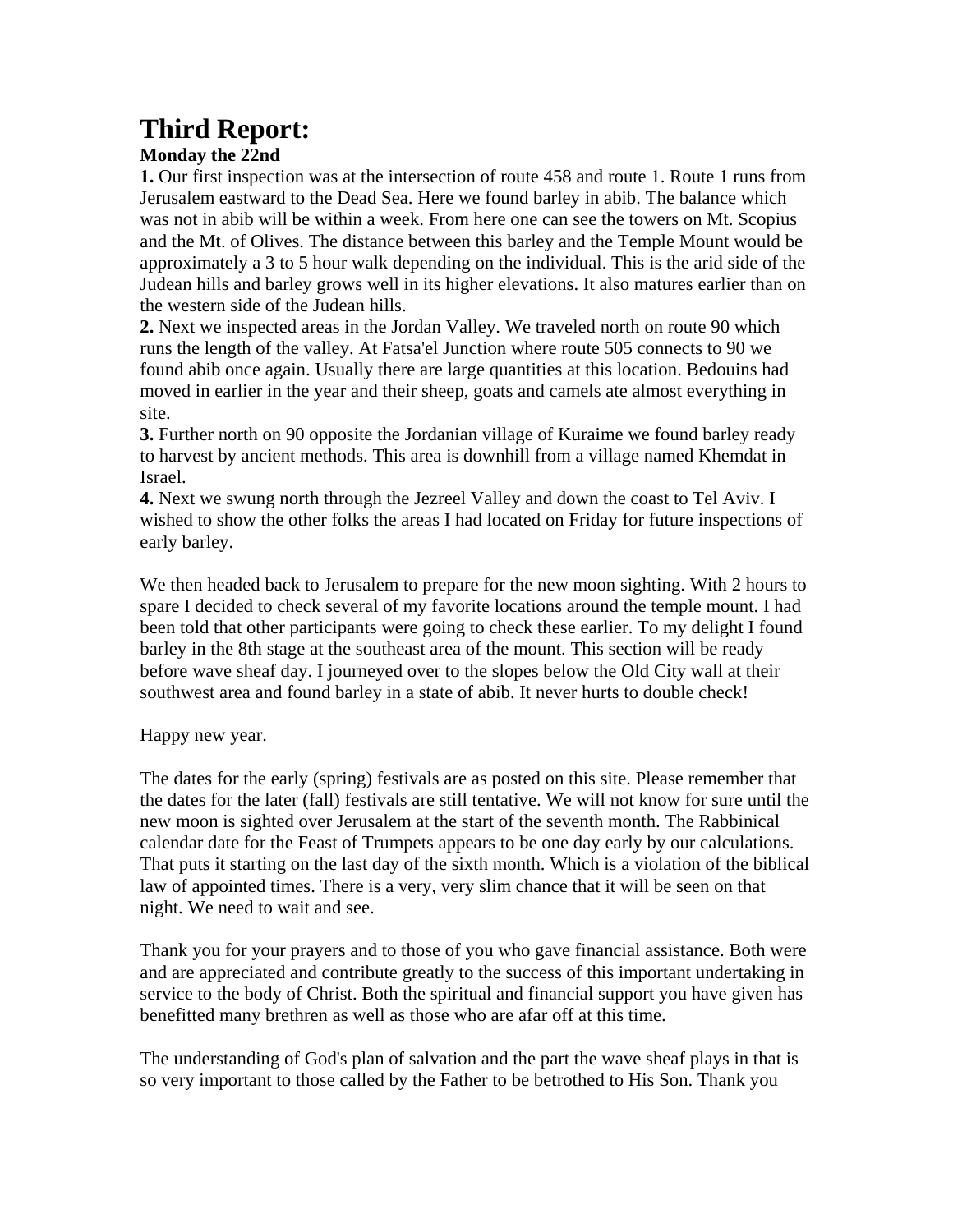once again for your faithful walk with Jesus Christ and the love you have showed for those you have never known.

Brian J. Convery

#### **Condensed summary of the Zadoks two-digit code system for growth staging in barley.**

| Zadoks code      |                | <b>Description</b>                     |
|------------------|----------------|----------------------------------------|
| 1st              | 2nd            |                                        |
| stage            | stage          |                                        |
| $\boldsymbol{0}$ |                | Germination                            |
|                  | $\overline{0}$ | Dry kernel                             |
|                  | $\mathbf{1}$   | Start of imbibition (water absorption) |
|                  | 5              | Radicle emerged                        |
|                  | 7              | Coleoptile emerged                     |
|                  | 9              | Leaf just at coleoptile tip            |
| $\mathbf{1}$     |                | Seeding development                    |
|                  | $\overline{0}$ | First leaf through coleoptile          |
|                  | $\mathbf{1}$   | First leaf at least 50% emerged        |
|                  | $\overline{2}$ | Second leaf at least 50% emerged       |
|                  | 3              | Third leaf at least 50% emerged        |
|                  | $\overline{4}$ | Fourth leaf at least 50% emerged       |
|                  | 5              | Fifth leaf at least 50% emerged        |
| 2                |                | Tillering                              |
|                  | $\overline{0}$ | Main shoot only                        |
|                  | $\mathbf{1}$   | Main shoot plus 1 tiller visible       |
|                  | $\overline{2}$ | Main shoot plus 2 tillers              |
|                  | 3              | Main shoot plus 3 tillers              |
|                  | $\overline{4}$ | Main shoot plus 4 tillers              |
|                  | 5              | Main shoot plus 5 tillers              |
| 3                |                | Stem elongation                        |
|                  | 1              | First node detectable                  |
|                  | $\overline{2}$ | Second node detectable                 |
|                  | 3              | Third node detectable                  |
|                  | 7              | Flag leaf just visible                 |
|                  | 9              | Flag leaf collar just visible          |
| $\overline{4}$   |                | <b>Boot</b>                            |
|                  | $\mathbf{1}$   | Flag leaf sheath extending             |
|                  | 3              | Boot just beginning to swell           |
|                  | 5              | Boot swollen                           |